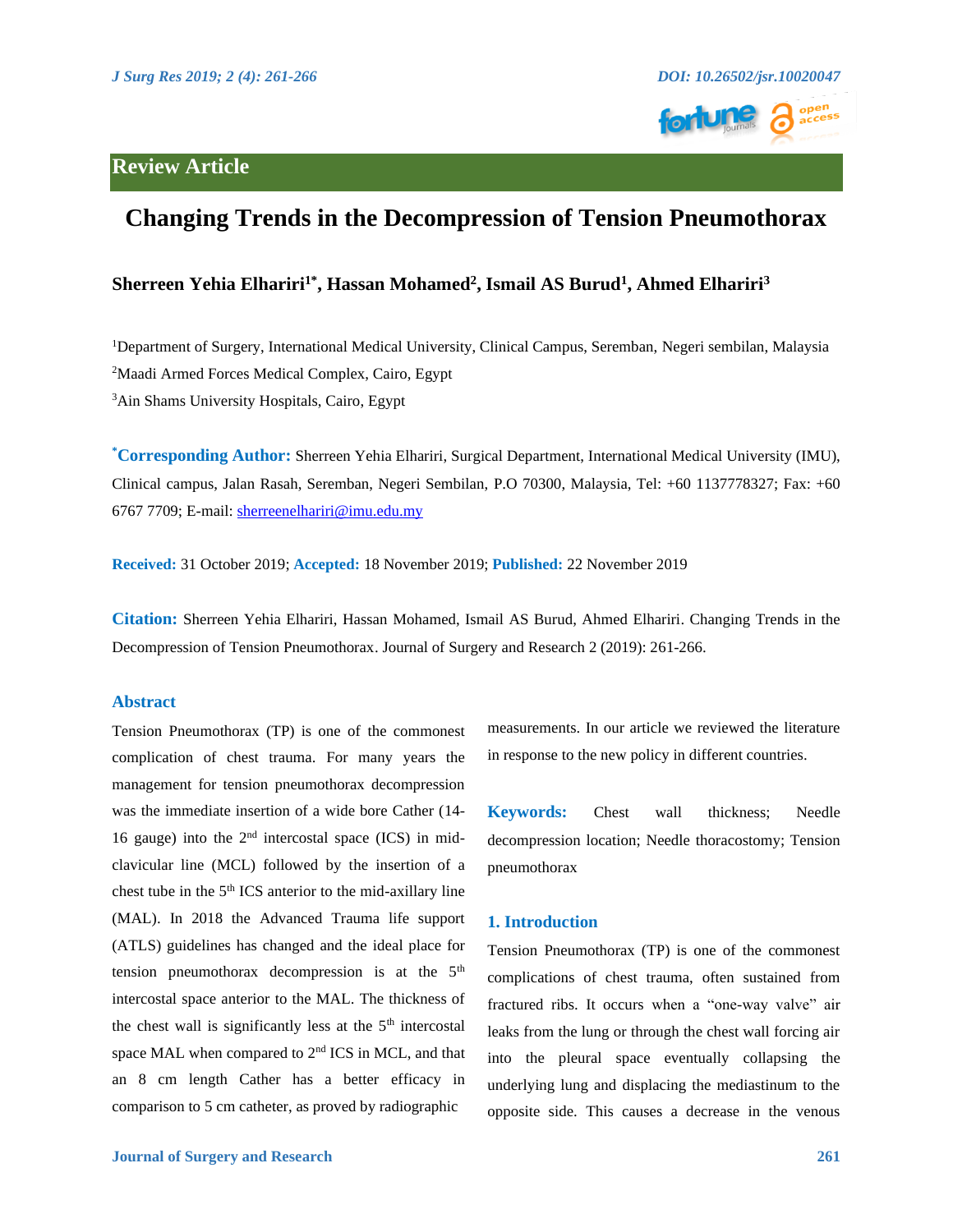return and compressing the opposite lung and hence reduction in cardiac output [1]. The pathophysiological manifestations are tachypnea, chest pain, hypoxia, extreme dyspnea and altered level of consciousness*.* On examination patients have hypotension, tachycardia, cyanosis, distended neck veins, tracheal deviation away from the affected hemi-thorax, hyper resonance on percussion and absent breath sounds on the affected side. Diagnosis must be based entirely on clinical findings, and emergency treatment without delay for radiological confirmation is required [1].

## **2. Current Management of Tension Pneumothorax**

For many years the guideline for tension pneumothorax management was the immediate insertion of a wide bore Cather 14-16 gauge into the  $2<sup>nd</sup>$  intercostal space (ICS) in mid-clavicular line (MCL) followed by insertion of a chest tube in the 5th ICS anterior to the Mid axillary line (MAL) [2]*.* This has changed as per ATLS guidelines  $2018$   $10<sup>th</sup>$  edition recently. Now the ideal site for insertion of a 14-16 gauge Cather 8 cm length is the  $5<sup>th</sup>$ 

ICS anterior to mid-axillary line (MAL). Depending on the patient's body built, using needles as long as 8 cm is mandatory to perform the technique effectively [3]*.* In the prehospital treatment the anterior site provides direct stabilization and continued observation more easily in a moving ambulance. Catheters placed at the lateral site may be dislodged by the patient's arm or may be obstructed [4]. As shown in (Figure 1) the chest wall thickness (CWT) influences the likelihood of success with needle decompression. Evidence of successful penetration of the pleura by a 5 cm over-the-needle catheter is >50% of the time, whereas an 8 cm over theneedle catheter has success in >90% of the time. In one comparative study, longer (8 cm) compared with shorter (5 cm) needles were associated with a significant improvement in success rates [5]. Studies have also demonstrated that over the-needle catheter placement in the prehospital field into the anterior chest wall by paramedics was too medial in 44% of patients. A standard-length 14 or 16 gauge catheter is nearly always successful. However, the risk of lung injury is increased with a longer needle [5].





improvement in success rates.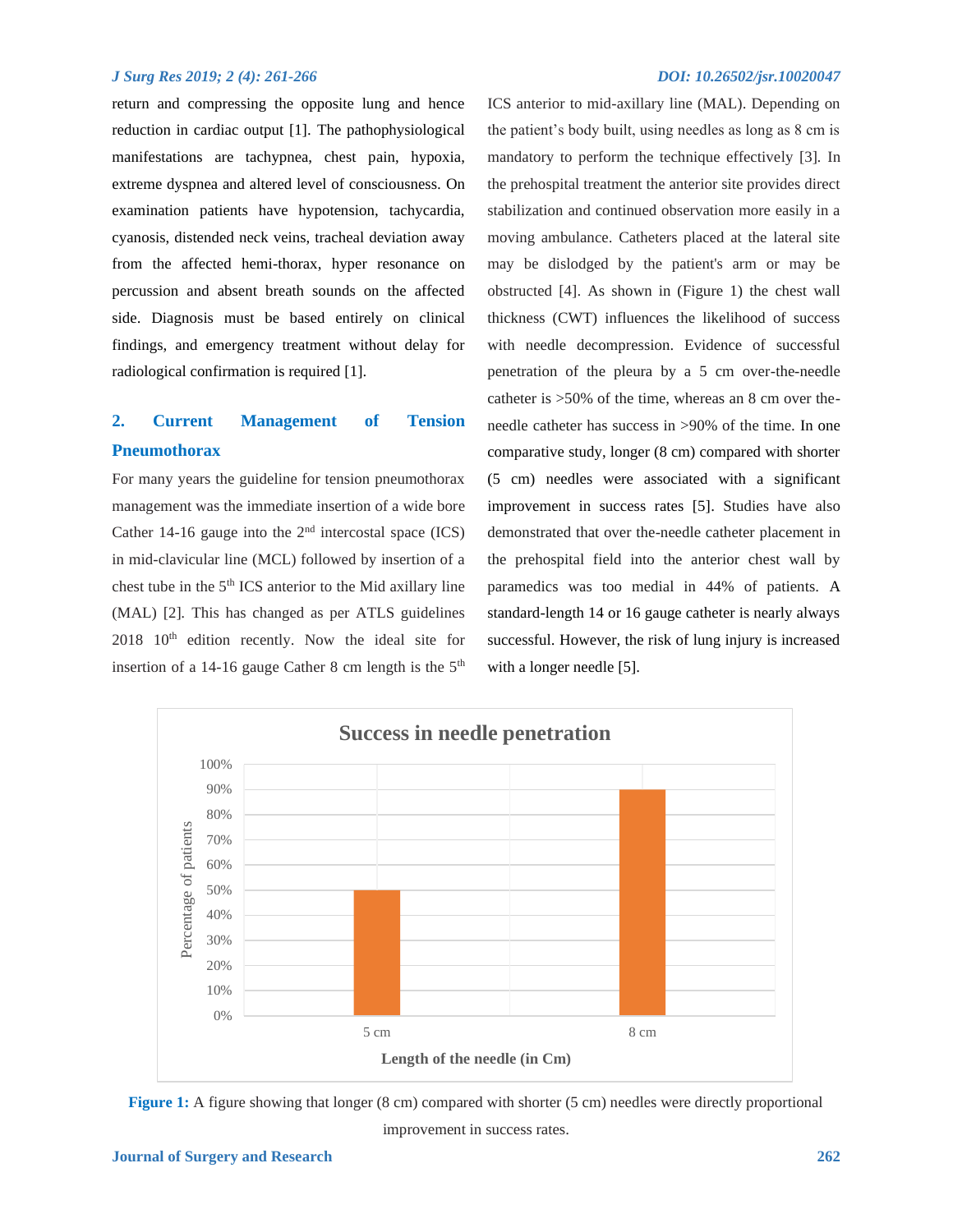Recent evidence recommends that placing a 14-16 gauge, 8 cm long catheter at the 5th ICS slightly anterior to the MAL. However, even with an over-the-needle catheter of suitable size, there is still a minimal chance of failure. In view of the risk of subsequent pneumothorax as a result of the maneuver continual assessment of the patient is necessary. Tube thoracostomy is mandatory after decompression of the chest [6].

#### **3. Discussion and Review of Literatures**

On review of literatures, using the key words tension pneumothorax, decompression sites, chest wall thickness evaluated radiologically in different population, Length of the needle used in TP, from January 2005 till August 2019 in all articles, titles and abstracts written in English language, using the search agents likes PubMed, MEDLINE and Cochrane library databases we found the following information.

In Singapore, Goh et al. [7], conducted a retrospective review from 2011-2015 on 583 patients who underwent computed tomography (CT) of the chest in patients with TP Four measurements of CWT were taken at the 2<sup>nd</sup> ICS and 5<sup>th</sup> ICS at MAL in both sides which includes the whole chest wall thickness and Successful needle thoracostomy (NT) was defined radiologically as CWT  $\leq$  5 cm. In Asian patients the use of lateral approach and longer catheter is likely to have a higher success rate. Failure of NT is related to higher BMI especially for an anterior approach.

In Japan, Yamagiwa et al. [8] designed a study in trauma patient who underwent CT scan to measure the CWT and determine the accessibility to the pleural space with a 5 cm catheter CWT at 94.3% of sites were  $5.0$  cm (mean CWT at  $2<sup>nd</sup>$  ICS at the MCL, 3.06 cm). CWT of women was apparently more than men (P-value (P)  $< 0.05$ ), and they concluded that  $> 94\%$  of trauma patients can be treated with a 5 cm catheter.

In Germany, Hecker et al. [9] found that the use of a 7 cm needle in length is necessary to decompress a tension pneumothorax in the 2nd ICS at the MCL, which might successfully decompress more than 90% of the patients. In this study, in the anterior approach special caution must be taken to avoid injury of internal mammary vessels which run 2 cm from the lateral border of the sternum.

In France, Lamblin et al. [10] used ultrasound in 122 soldiers to measure the CWT on both sides at the second and fourth intercostal space. The study concluded that the CWT was greater than 5 cm in 24.2% of the cases at the second ICS and 4.9% of cases at the fourth ICS  $(p<0.001)$ . The current practice taught in the French army for NT insertion in 2nd ICS at the MCL had high failure rate which can be improved by using the lateral approach at the  $4<sup>th</sup> ICS$ .

In Turkey, Akoglu et al. [11] conducted a study that in one third of females and one tenth of males trauma patients the pleural access using a 5 cm catheter is unlikely to be successful irrespective of the puncture site. This can be improved if NT is performed at the 5<sup>th</sup> ICS at the MAL using 8cm catheter where the CWT is thinner.

In Canada, Zengerink et al. [12] conducted a study that confirmed a catheter length of 4.5 cm may not penetrate the chest wall of a substantial population group dependent of age and gender (9.9%-35.4%). It demonstrated that for the relief of tension pneumothorax in certain population group may require a different needle length to improve the effectiveness of NT.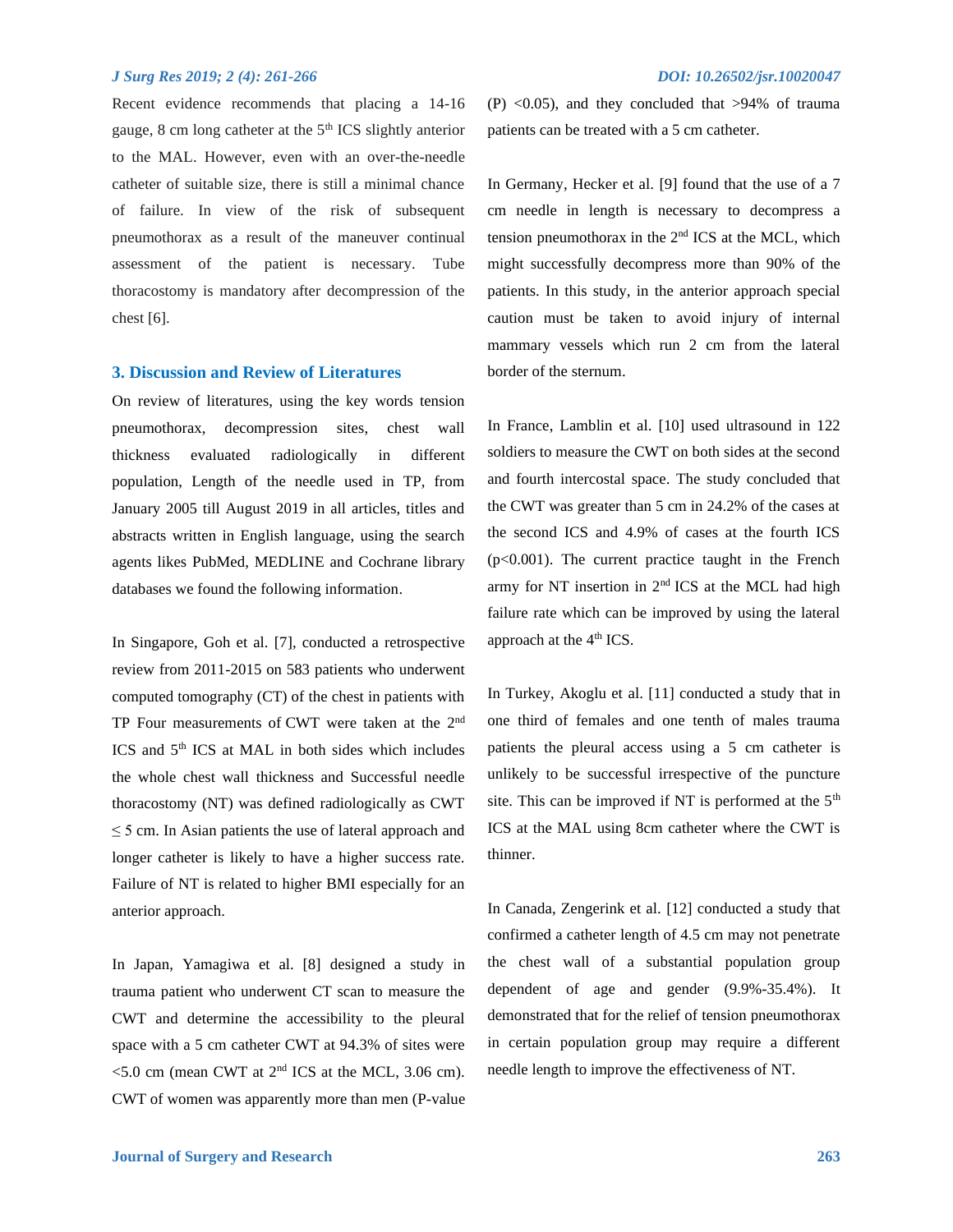In USA, when Harcke et al. [13] measured CWT in army soldiers in the second right ICS at the MCL. In comparison to what was reported previously it was noted that the CWT was greater the mean horizontal thickness was 5.36 cm (standard deviation (SD) equal 1.19 cm) with angled (perpendicular) thickness slightly less with a mean of 4.86 cm (SD 1.10 cm). In 99% of the subject in this study an 8 cm catheter would successfully reach the pleural space. Radiologic evaluation by computed tomography-based analysis of chest wall thickness, concluded that failure rate of NT was 42.5% at the 2nd ICS in the MCL in comparison to 16.7% at the 5th ICS at the AAL. The chest wall thickness was 1.3 cm thinner at the 5th ICS at the AAL and may be an ideal location for needle thoracostomy decompression.

Inaba et al. [4] showed a gradual increase in CWT across all BMI quartiles at each site of measurement (2nd ICS at the MCL and  $5<sup>th</sup>$  ICS at the AAL). Likewise, Powers et al. [14] found that BMI increases proportionally to an increasing CWT. However, their study evaluated CWT only at 2<sup>nd</sup> ICS at the MCL. This information could be used to select an appropriate needle length for needle thoracostomy. In this study a catheter length of 6-6.5 cm showed higher success in most patient with tension pneumothorax. Ultrasound measurements demonstrate that CWT less than 4.5 cm in most patients and not be the cause of increase in failure rate of needle decompression in tension pneumothorax [15].

Tension pneumothorax decompression using a 3 cm catheter was failed in up to 65% of cases, when a larger 5 cm catheter was used 4% failed [16]. A 5 cm catheter is not suitable for needle thoracostomy in most patient's whatever of puncture site or gender. Penetration of the pleural space with a catheter length of 6.44 cm was successful in 95% of the patient requiring NT [17].

Pleural decompression has better results with the use of 8 cm catheter in comparison with 5 cm catheter Steeper angle of entry at  $4<sup>th</sup> ICS AAL$  improves 8 cm non-injury rates to more than 91% [18]. Systematic review and meta-analysis comparing anatomic sites in needle thoracostomy as evident from observational studies suggests that the 4th/5th ICS-AAL has the lowest predicted failure [19]. There was no difference in the mortality of the patients requiring NT with regards to the timing, location of insertion and length of needle [20].

#### **4. Conclusion**

The ideal site for tension pneumothorax decompression is at  $5<sup>th</sup> ICS$  at the anterior to Mid-axillary line (MAL) as the thickness of chest wall is significantly less than thickness at 2nd ICS MCL. An 8 cm catheter has a better chance of pleural decompression when compared with 5cm catheter, as proved by radiographic measurements.

#### **Authors' Contributions**

All the authors critically reviewed the manuscript for its content, contributed to the interpretation and presentation of the review, and approved the final version of the same before submission. Specific contributions by the authors individually has been highlighted below:

Sherreen Elhariri constructed the idea for the article, prepared the manuscript, organized and supervised the course of the article. Hassan Mohamed helped in the preparation and critically reviewed the article before submission, reviews the references, check for plagiarism and critical appraisal. Ismail A.S. Burud critically reviewed the article before submission for its intellectual content and reviews the references. Ahmed Elhariri helped in the preparation and critically reviewed the article before submission for its intellectual content.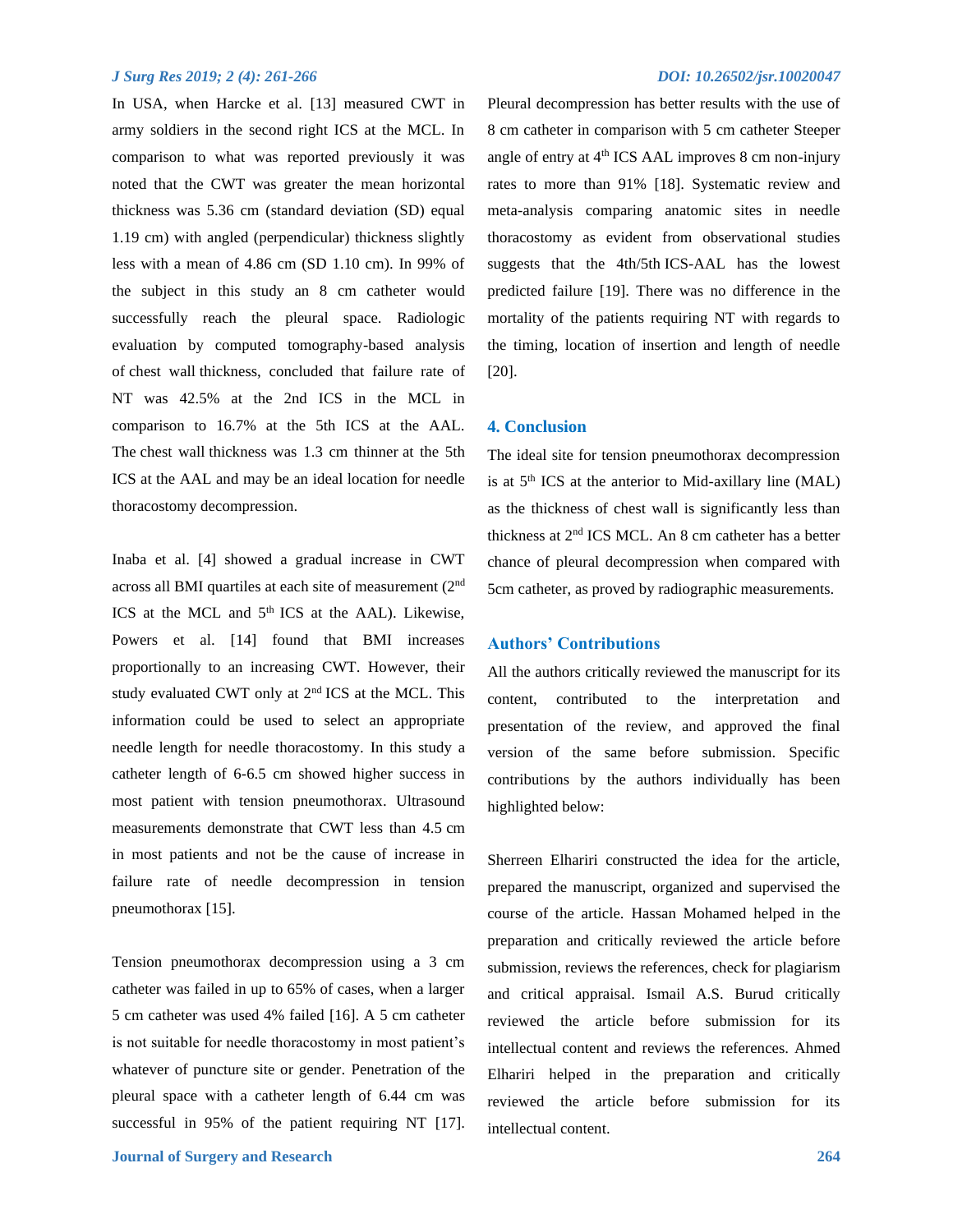#### **Conflict of Interest**

There is no conflict of interest or financial support involved in this article.

### **References**

- 1. John Barliz, Faram Baklin, Thomas A Scaletta, et al. Emergency Management of Trauma, Chest Trauma, (3rd Edn.) McGraw Hill companies 12 (2011): 149-150.
- 2. Tina Binesh Marvasti, Sydney McQueen. Toronto notes for medical students, Emergency Medicine, chest trauma, (34<sup>th</sup> Edn.) Toronto notes for medical students inc., Toronto, Ontario, Canada (2018): 190.
- 3. Stevens RL, Rochester AA, Busko J, et al. Needle thoracostomy for tension pneumothorax: failure predicted by chest computed tomography. Prehosp Emerg Care 13 (2009): 14-17.
- 4. Inaba K, Karamanos E, Skiada D, et al. Cadaveric comparison of the optimal site for needle decompression of tension pneumothorax by prehospital care providers. J Trauma Acute Care Surg 79 (2015): 1044- 1048.
- 5. Aho JM, Thiels CA, El Khatib MM, et al. Needle thoracostomy: Clinical effectiveness is improved using a longer angiocatheter. J Trauma Acute Care Surg 80 (2016): 272.
- 6. ATLS Students course manual  $(10<sup>th</sup>$  Edn). Thoracic Trauma American college of surgeons, Chicago, USA 4 (2018): 66.
- 7. Goh S, Xu WR, Teo LT. Decompression of tension pneumothoraces in Asian trauma patients: greater success with lateral approach and longer catheter lengths based on computed tomography chest wall measurements. Eur J Trauma Emerg Surg 44 (2018): 767-771.

- 8. Yamagiwa T, Morita S, Yamamoto R, et al. Determination of the appropriate catheter length for needle thoracostomy by using computed tomography scans of trauma patients in Japan. Injury 43 (2012): 42-45.
- 9. Hecker M, Hegenscheid K, Völzke H, et al. Needle decompression of tension pneumothorax: Population-based epidemiologic approach to adequate needle length in healthy volunteers in Northeast Germany. J Trauma Acute Care Surg 80 (2016): 119-124.
- 10. Lamblin A, Turc J, Bylicki O, et al. Measure of chest wall thickness in French soldiers: which technique to use for needle decompression of tension pneumothorax at the front? MilitaryMedicine 179 (2014): 783-786.
- 11. Akoglu H, Akoglu EU, Evman S, et al. Determination of the appropriate catheter length and place for needle thoracostomy by using computed tomography scans of pneumothorax patients. Injury 44 (2013): 1177-1182.
- 12. Zengerink I, Brink PR, Laupland KB, et al. Needle thoracostomy in the treatment of a tension pneumothorax in trauma patients: what size needle? J Trauma 64 (2008): 111-114.
- 13. Harcke HT, Pearse LA, Levy AD, et al. Chest wall thickness in military personnel: implications for needle thoracentesis in tension pneumothorax. Mil Med 172 (2007): 12603.
- 14. Powers WF, Clancy TV, Adams A, et al. Proper catheter selection for needle thoracostomy: a height and weight-based criteria. Injury 45 (2014): 107-111.
- 15. McLean AR, Richards ME, Crandall CS, et al. Ultrasound determination of chest wall thickness: implications for needle